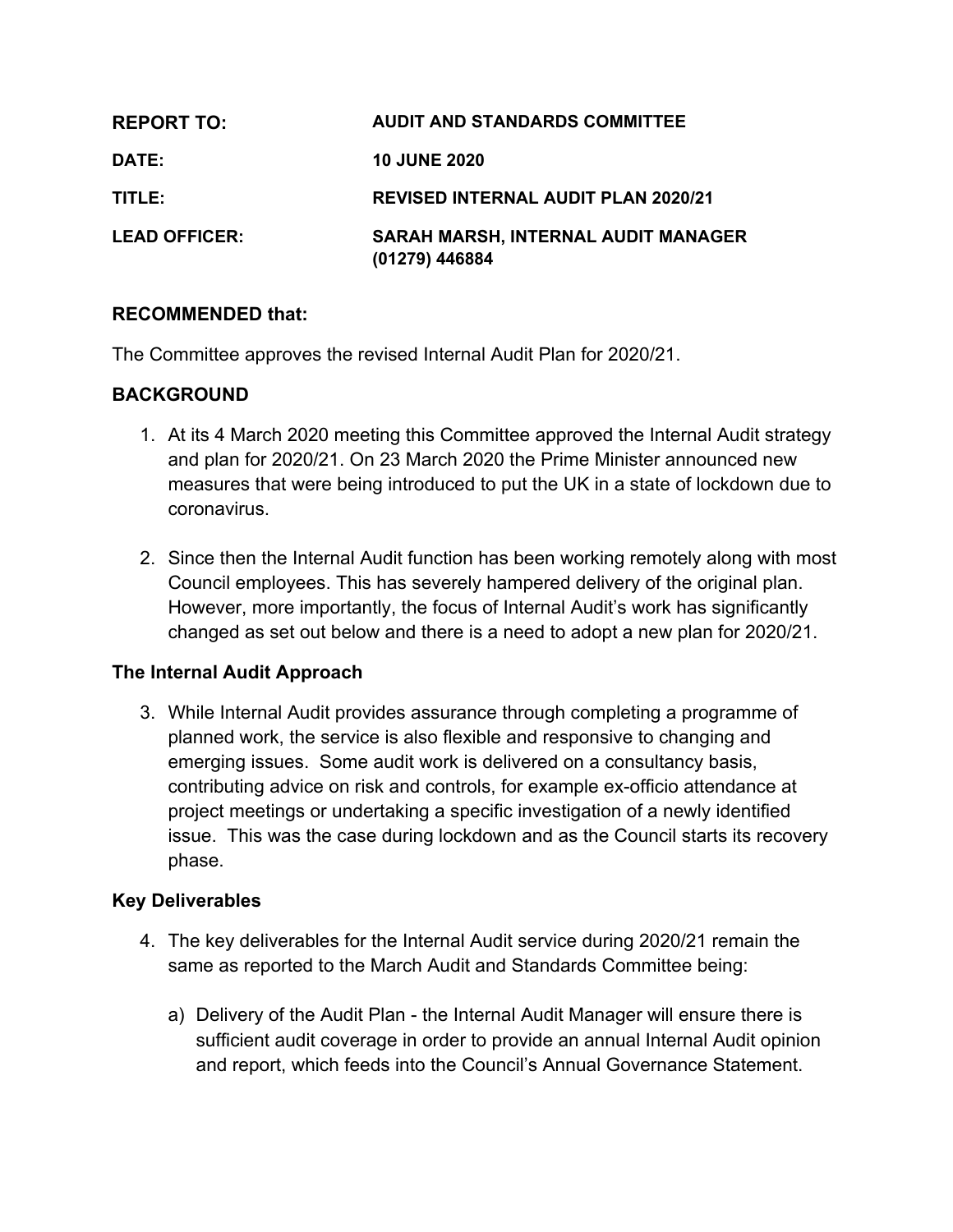- b) Integrated approach to assurance Providing ongoing assurance to management on the integrity, effectiveness and operation of the Council's internal control, governance and risk management processes. Working with other assurance providers including External Audit to prevent duplication of work.
- c) Management commitment Ensure agreed management responses to audit recommendations made are implemented thereby improving the overall control framework.
- d) Continually develop our approach To develop, improve and deliver a quality assurance and improvement programme for the service, including working closely with the Audit and Standards Committee and senior management.
- e) Business insight *-* Working closely with Officers, Members and services to establish greater relevance to what matter most to the Council by contemplating current and future key risks and challenges.

# **Key Priorities for the Revised 2020/21 Internal Audit Plan**

- 5. There is a need to focus on core financial controls, especially where controls have been flexed to allow for processes to be carried out remotely. This is sometimes known as getting back to basics. Therefore, Internal Audit will assess the suitability and appropriateness of those controls as the Council moves into its recovery phase and whether this allows for greater agile working in the longer term whilst ensuring they remain robust. Initial focus will be on purchases (Accounts Payable), Treasury Management and Payroll where the risk of fraud has increased.
- 6. In addition, the Internal Audit Manager in on hand for the Council's internal recovery group to provide advice on internal controls, risk management and governance. Internal Audit will ensure the work of this group, and the other recovery groups (community impact, business and economic and Harlow Trading Services) feeds into the Council's business continuity framework. This will ensure lessons learnt from the coronavirus outbreak are captured and used to enhance the framework. An audit of IT disaster recovery formed part of the original 2020/21 Plan and therefore will continue as planned.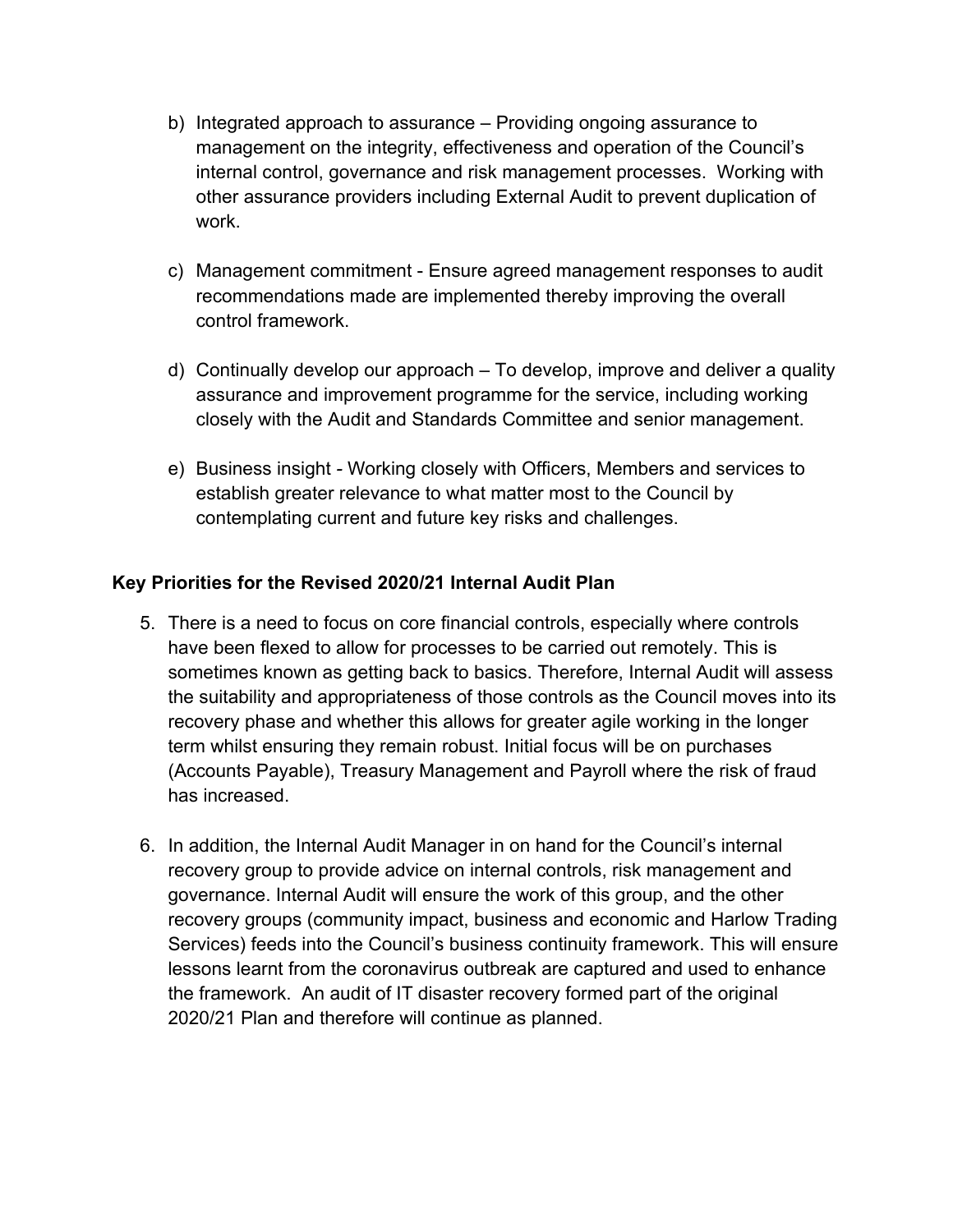- 7. Appendix A sets out the revised plan for 2020/21 and clearly identifies those audits that are new as a result of coronavirus, those that should continue as well as those that could be deferred. The Plan is based on the assumption of the full resumption of Internal Audit from 1 September 2020, and that Council staff will have the capacity to fully engage in the process. In the meantime, Internal Audit continues to progress those outstanding audits from the 2019/20 Plan, provide advice and guidance and where possible make a start on the 2020/21 Plan.
- 8. However, the Plan is only indicative and can be changed or flexed as the risk profile and priorities of the Council change. This will be achieved by ongoing review and amendment in consultation with relevant officers. Any significant changes will be brought to the Chair of the Audit and Standards Committee's attention in the first instance, due to the current fast pace of change, and notified to the next available Committee for formal approval.

#### **Resource**

- 9. The Internal Audit function continues to consist of the Internal Audit Manager (1.0 f.t.e), three Senior Auditors (2.8 f.t.e) and three Auditors (each1.0 f.t.e). In addition, the service has a call off contract with an external provider of Internal Audit to undertake more specialist audits when required.
- 10.The Audit Plan as presented to the March 2020 Committee required 342 days. The revised plan requires 214 days and covers a six month period (September 2020 to March 2021).

## **IMPLICATIONS**

## **Environment and Planning (includes Sustainability)**

None specific.

**Author: Andrew Bramidge, Head of Environment and Planning**

## **Finance (includes ICT)**

Failure to achieve the audit plan may lead to a lack of assurance that internal controls are effective and risks properly managed.

## **Author: Simon Freeman, Head of Finance and Deputy to the Chief Executive**

**Housing** None specific. **Author: Andrew Murray, Head of Housing**